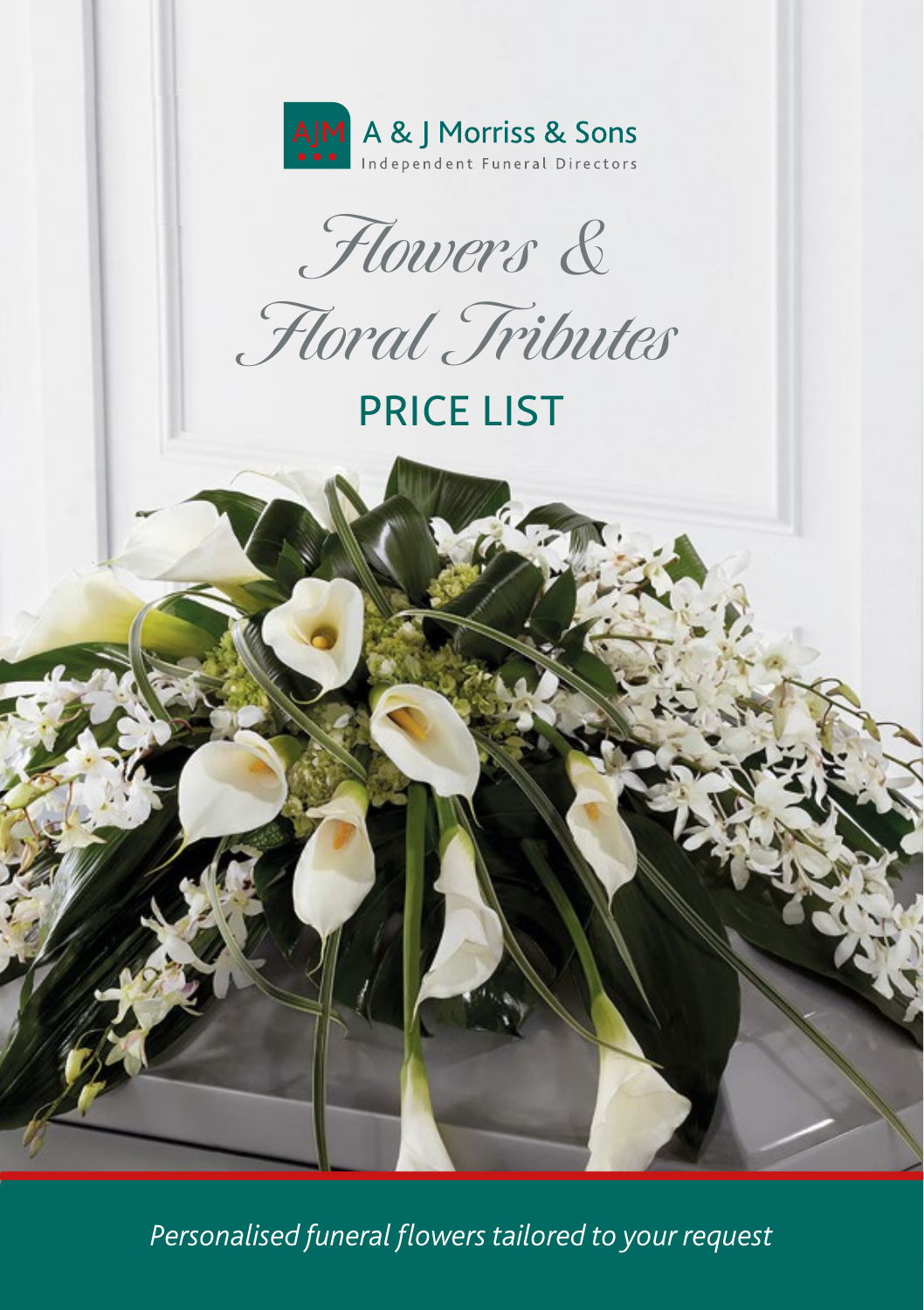## COFFIN SPRAYS

| <b>CODE</b>     | <b>COLOUR</b>        | <b>SMALL</b> | <b>STANDARD</b> | <b>LARGE</b> |
|-----------------|----------------------|--------------|-----------------|--------------|
| F13600MS        | Pink, Blue & White   | £165         | £220            | £275         |
| F13530WS        | White                | £138         | £193            | £248         |
| F13530WS        | Pink                 | £138         | £193            | £248         |
| F13530WS        | Vibrant              | £138         | £193            | £248         |
| <b>F13590RS</b> | Red                  | £165         | £248            | £275         |
| <b>F13590RS</b> | Pink                 | £165         | £248            | £275         |
| <b>F13590RS</b> | White                | £165         | £248            | £275         |
| <b>F13590RS</b> | Yellow               | £165         | £248            | £275         |
| <b>F13520RS</b> | Red                  | £165         | £248            | £275         |
| <b>F13520RS</b> | White                | £193         | £220            | £275         |
| <b>F13520RS</b> | Pink                 | £193         | £220            | £275         |
| F13610YS        | Yellow, Green & Blue | £138         | £193            | £248         |
| F13630MS        | Pink, Red & Lilac    | £132         | £176            | £220         |
| F13620VS        | Vibrant              | £132         | £176            | £220         |
| <b>F13140MS</b> | Pink & Green         | £165         | £220            | £275         |

*All prices include VAT & delivery*

### CASKET SPRAYS

| <b>CODE</b>     | <b>COLOUR</b> | <b>SMALL</b> | <b>STANDARD</b> | <b>LARGE</b> |
|-----------------|---------------|--------------|-----------------|--------------|
| <b>F13841WS</b> | White         | -            |                 | £330         |
| F13871RS        | Red           | -            |                 | £330         |
| <b>F13860RS</b> | Red & White   | £330         | £385            | £440         |
| F13881PS        | Pink          | -            |                 | £385         |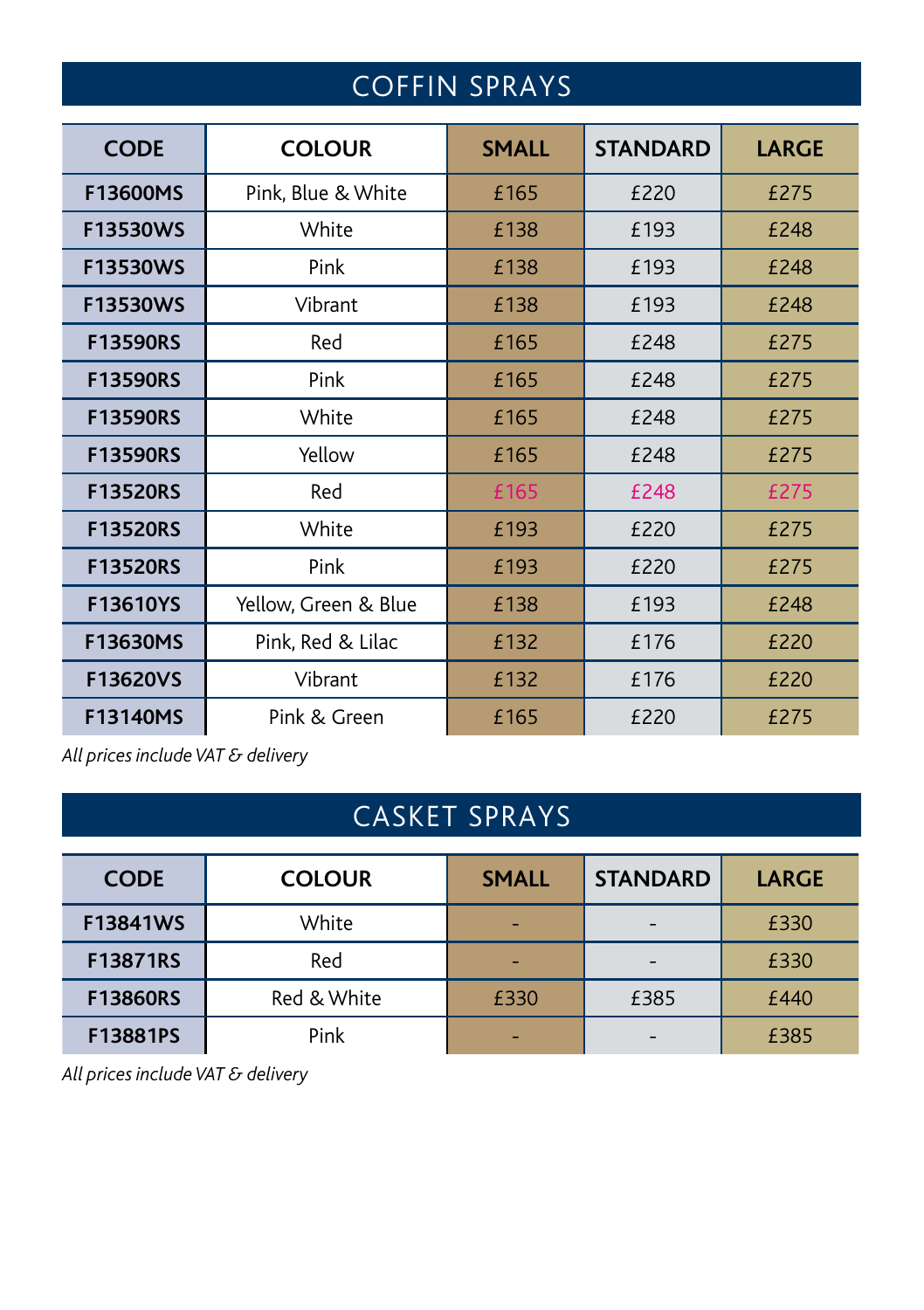## CHAPEL FLOWERS

| <b>CODE</b>     | <b>COLOUR</b>  | <b>SMALL</b> | <b>STANDARD</b> | <b>LARGE</b> |
|-----------------|----------------|--------------|-----------------|--------------|
| <b>F13941WS</b> | White          |              |                 | £165         |
| F13891PS        | Pink & White   |              |                 | £132         |
| <b>F13900WS</b> | White & Green  | £165         | £193            | £220         |
| F13910YS        | Yellow & Cream | £138         | £165            | £193         |
| <b>F13850RS</b> | Red            | £220         | £248            | £303         |
| <b>F13960WS</b> | White          | £165         | £193            | £220         |
| <b>F13970RS</b> | Red & White    | £193         | £220            | £248         |
| <b>F13981RS</b> | Red            |              |                 | £193         |
| F13951PS        | Pink           |              |                 | £193         |

*All prices include VAT & delivery*

### SPRAYS

| <b>CODE</b>     | <b>COLOUR</b>        | <b>SMALL</b> | <b>STANDARD</b> | <b>LARGE</b> |
|-----------------|----------------------|--------------|-----------------|--------------|
| <b>F13670MS</b> | White, Yellow & Blue | £55          | £66             | £105         |
| <b>F13670MS</b> | Vibrant              | £55          | £66             | £105         |
| F13020PS        | Pink                 | £55          | £66             | £105         |
| F13020PS        | Yellow & White       | £55          | £66             | £105         |
| <b>F13020PS</b> | Red                  | £55          | £66             | £105         |
| <b>F13020PS</b> | White                | £55          | £66             | £105         |
| <b>F13650YS</b> | Yellow & White       | £66          | £99             | £132         |
| F13650YS        | Pink                 | £66          | £99             | £132         |
| F13650YS        | White                | £66          | £99             | £132         |
| <b>F13650YS</b> | Orange               | £66          | £99             | £132         |
| <b>F13500WS</b> | White                | £110         | £132            | £154         |
| F13660MS        | Pink, Lilac & Cream  | £99          | £121            | £154         |
| <b>F13010MS</b> | Pink, White & Lilac  | £66          | £94             | £110         |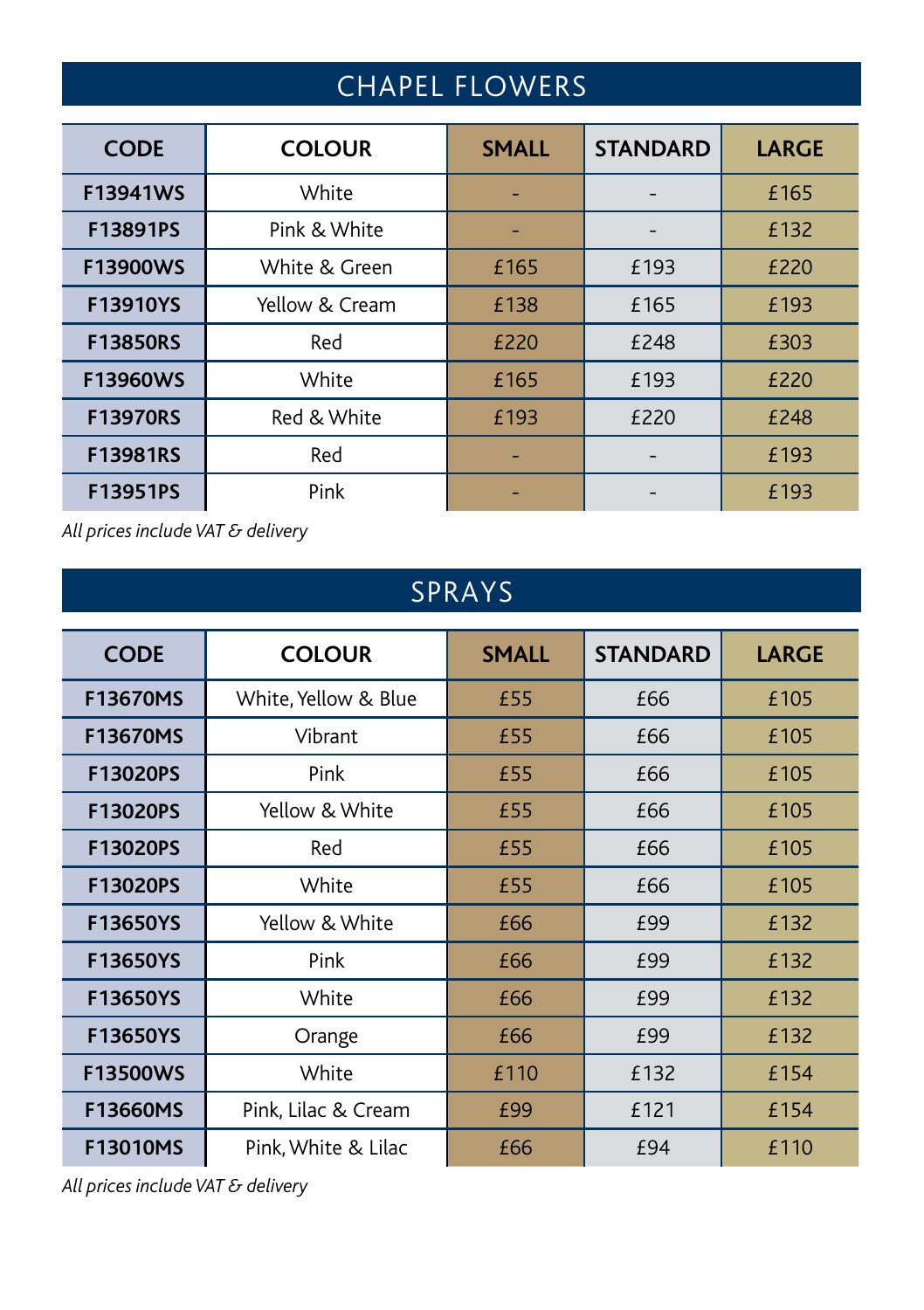### SHEAFS

| <b>CODE</b>     | <b>COLOUR</b>        | <b>SMALL</b> | <b>STANDARD</b> | <b>LARGE</b> |
|-----------------|----------------------|--------------|-----------------|--------------|
| <b>F13710MS</b> | White, Blue & Yellow | £50          | £88             | £110         |
| <b>F13510YS</b> | Red                  | £44          |                 |              |
| <b>F13510YS</b> | Yellow               | £44          |                 |              |
| <b>F13510YS</b> | Pink                 | £44          |                 |              |
| F13510YS        | White                | £44          |                 |              |
| <b>F13240MS</b> | Pink, Lilac & White  |              | £44             |              |
| <b>F13240MS</b> | Blue & White         |              | £44             |              |
| <b>F13490RS</b> | Red                  |              | £99             |              |
| <b>F13490RS</b> | Yellow               |              | £99             |              |
| <b>F13490RS</b> | Pink                 |              | £110            |              |
| <b>F13490RS</b> | White                |              | £99             |              |
| F13101WS        | White                | £61          |                 |              |

*All prices include VAT & delivery*

### WREATHS

| <b>CODE</b>     | <b>COLOUR</b>         | <b>SMALL</b> | <b>STANDARD</b> | <b>LARGE</b> |
|-----------------|-----------------------|--------------|-----------------|--------------|
| F13740BS        | Blue & White          | £77          | £88             | £110         |
| F13740BS        | Red & Green           | £77          | £88             | £110         |
| <b>F13740BS</b> | Yellow & Cream        | £77          | £88             | £110         |
| F13680PS        | Pink & White          | £72          | £83             | £94          |
| F13680PS        | Red & White           | £72          | £83             | £94          |
| F13050MS        | Pink & Lilac          | £77          | £88             | £110         |
| <b>F13050MS</b> | White                 | £77          | £88             | £110         |
| <b>F13050MS</b> | Vibrant               | £77          | £88             | £110         |
| F13210YS        | Yellow                | £110         | £165            | £193         |
| <b>F13490RS</b> | Green, Orange & White | £165         | £182            | £193         |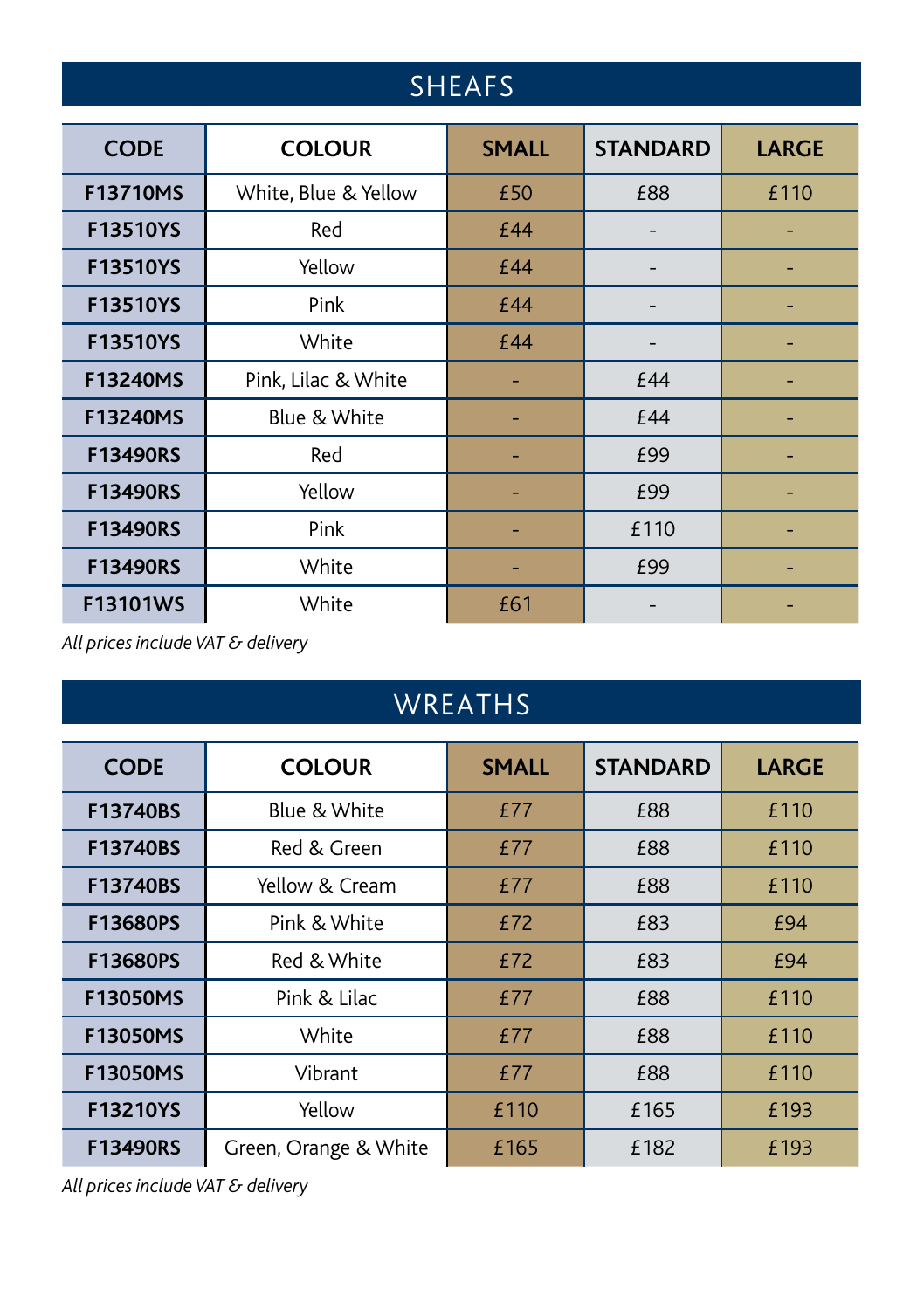### POSIES

| <b>CODE</b>     | <b>COLOUR</b>        | <b>SMALL</b> | <b>STANDARD</b> | <b>LARGE</b> |
|-----------------|----------------------|--------------|-----------------|--------------|
| <b>F13420RS</b> | Red & White          |              | £50             |              |
| <b>F13420RS</b> | Pink & White         |              | £50             |              |
| <b>F13440LS</b> | Lilac & White        |              | £66             |              |
| <b>F13440LS</b> | Pink & White         |              | £66             |              |
| F13090YS        | Yellow & White       | £66          | £72             | £77          |
| F13090YS        | Lilac & Pink         | £44          | £50             | £55          |
| F13090YS        | Vibrant              | £44          | £50             | £55          |
| F13410PS        | Pink & Lilac         | £66          | £72             | £77          |
| F13410PS        | Yellow & White       | £66          | £72             | £77          |
| <b>F13151MS</b> | White Yellow & Green |              |                 | £77          |

*All prices include VAT & delivery*

### HEARTS

| <b>CODE</b>     | <b>COLOUR</b>            | <b>SMALL</b> | <b>STANDARD</b> | <b>LARGE</b> |
|-----------------|--------------------------|--------------|-----------------|--------------|
| <b>F13460RS</b> | Red                      | £132         | £176            | £220         |
| F13470YS        | Yellow & White           |              |                 | £165         |
| F13470YS        | Vibrant                  |              |                 | £165         |
| <b>F13480RS</b> | White & Red              |              |                 | £121         |
| <b>F13480RS</b> | White & Yellow           |              |                 | £121         |
| <b>F13480RS</b> | White & Lilac            |              |                 | £121         |
| F13180MS        | Red & Pink               |              |                 | £248         |
| <b>F13180MS</b> | Pink, Yellow & White     |              |                 | £248         |
| <b>F13791WS</b> | White                    | £66          |                 |              |
| F13430PS        | Lilac & White            |              | £88             |              |
| F13430PS        | Pink & White             |              | £88             |              |
| <b>F13201MS</b> | Pink, Lilac & Green      |              |                 | £193         |
| F13130MS        | Pink, Red, White & Green |              |                 | £248         |
| F13130MS        | Yellow, Cream & Green    |              |                 | £248         |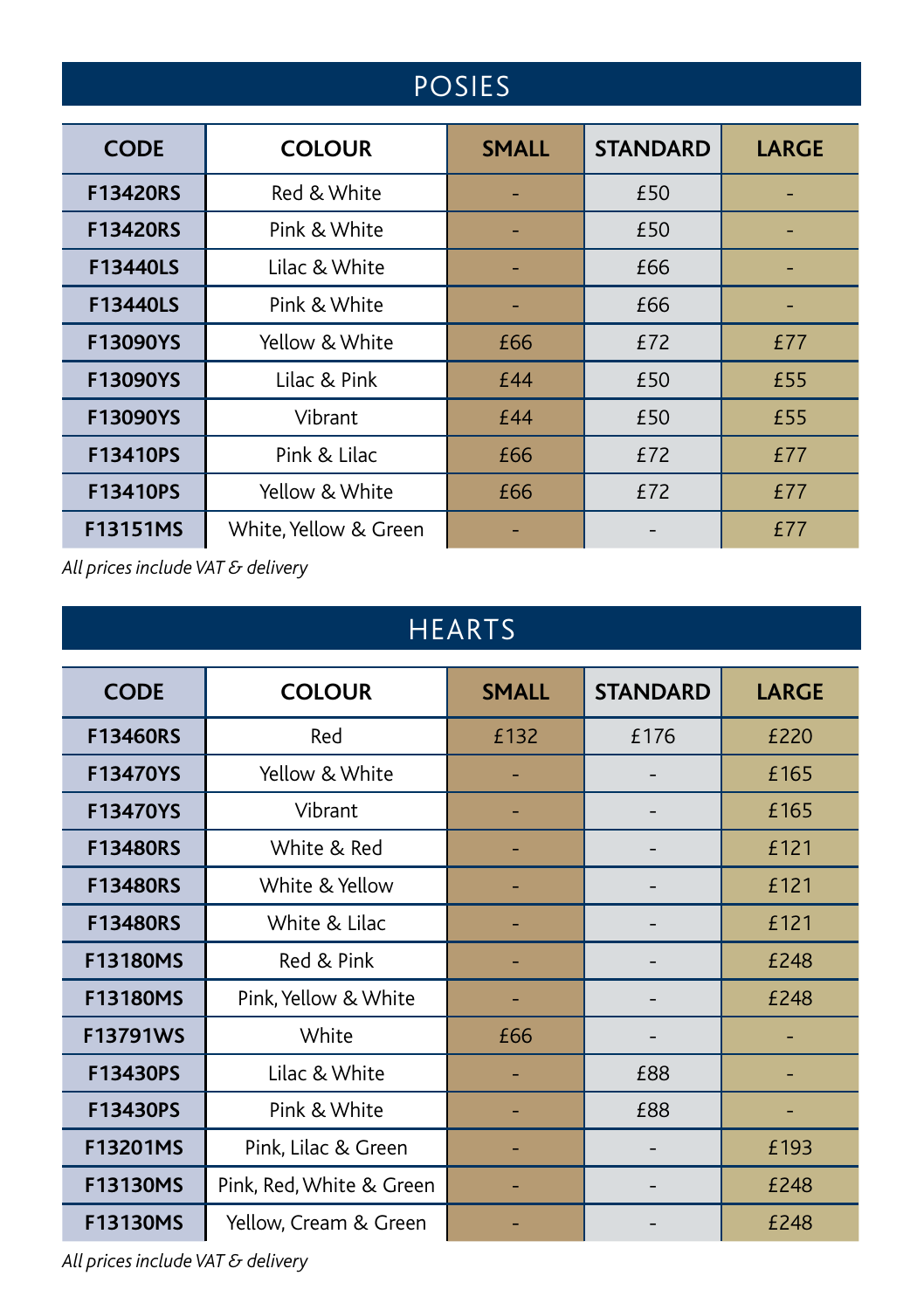### **CROSSES**

| <b>CODE</b>     | <b>COLOUR</b>         | <b>SMALL</b> | <b>STANDARD</b> | <b>LARGE</b> |
|-----------------|-----------------------|--------------|-----------------|--------------|
| <b>F13541MS</b> | Cerise, White & Green | £105         |                 |              |
| <b>F13561WS</b> | White & Green         |              | £165            |              |
| <b>F13080PS</b> | Lilac & Pink          | £132         | £165            | £220         |
| <b>F13080PS</b> | Vibrant               | £132         | £165            | £220         |
| <b>F13570RS</b> | Red & White           | £99          | £132            | £165         |
| <b>F13570RS</b> | White                 | <b>£99</b>   | £132            | £165         |

*All prices include VAT & delivery*

#### PILLOWS & CUSHIONS

| <b>CODE</b>     | <b>COLOUR</b>             | <b>ONE SIZE</b> |
|-----------------|---------------------------|-----------------|
| F13261PS        | Pink & Green              | £165            |
| F13731BS        | White, Purple & Blue Trim | £132            |
| <b>F13721PS</b> | White, Red & Pink Trim    | f 121           |
| F13931PS        | Pink, Purple & Green      | £149            |
| <b>F13231MS</b> | Vibrant                   | f 149           |

*All prices include VAT & delivery*

#### LETTERS

| <b>CODE</b>     | <b>COLOUR</b>       | <b>ONE SIZE</b> |
|-----------------|---------------------|-----------------|
| <b>F13171MS</b> | White. Lilac & Pink | £165            |
| <b>F13331MS</b> | White & Purple      | f 132           |

*All prices include VAT & delivery*

Our Floral designers can create alternative letters and names, in a range of colours to choose from. If you require a bespoke, named tribute please contact our dedicated Customer Care Team on **0333 003 0982**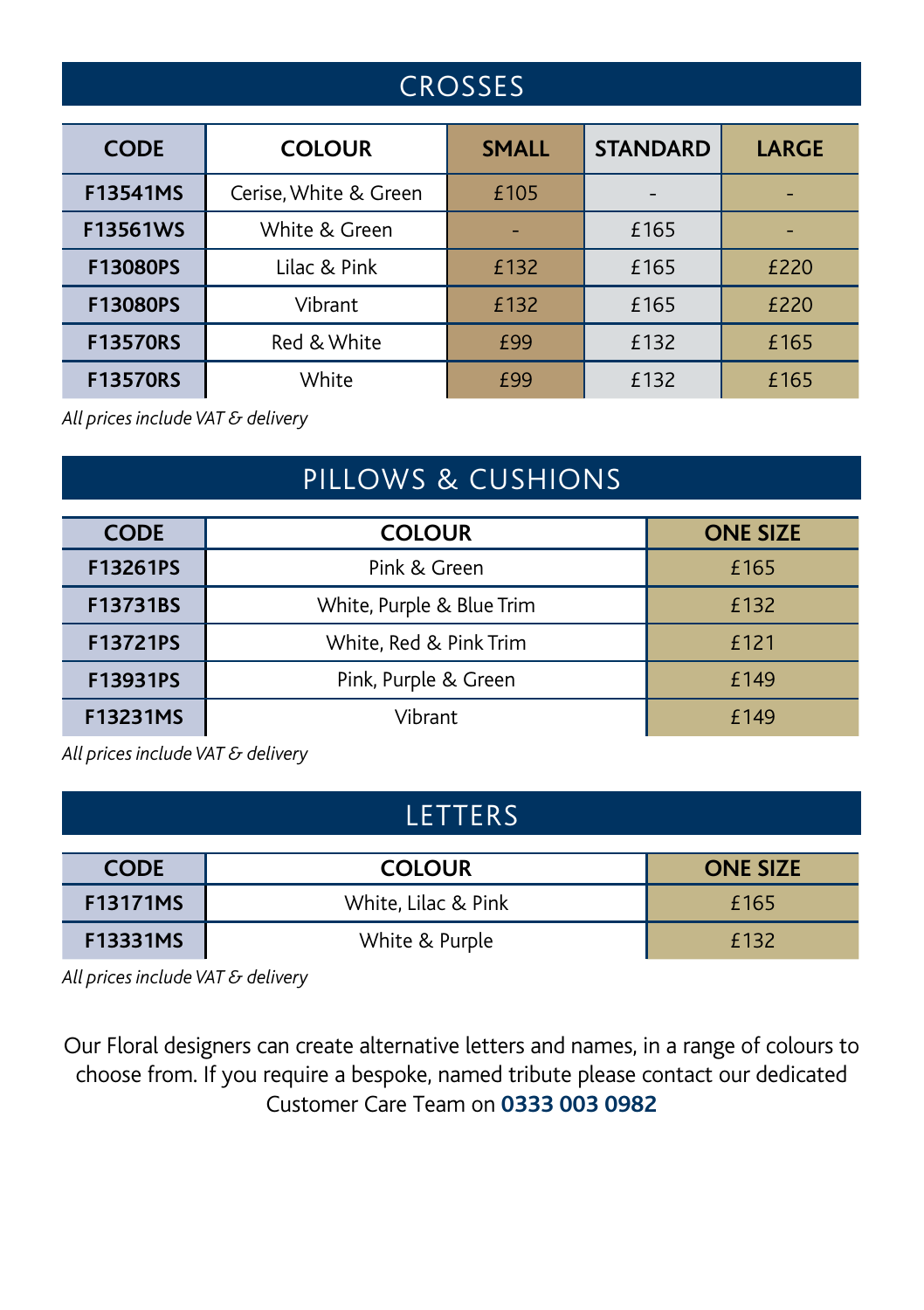### SPECIAL TRIBUTES

| <b>CODE</b>     | <b>COLOUR</b>                             | <b>ONE SIZE</b> |
|-----------------|-------------------------------------------|-----------------|
| <b>F13251MS</b> | Pink, Lilac, Lime Green & White           | £220            |
| F13361WS        | White & Green                             | £154            |
| F13341MS        | White & Sprayed Black                     | £121            |
| F13351MS        | White & Red                               | £154            |
| F13271MS        | White, Red & Purple                       | £143            |
| F13381WS        | White & Blue Trim                         | £121            |
| <b>F13371MS</b> | White & Red                               | £165            |
| <b>F13291MS</b> | Yellow & Red                              | £248            |
| <b>F13281MS</b> | Orange                                    | £204            |
| F13701MS        | White, Yellow & Sprayed Red, Gold & Black | £204            |
| F13691MS        | Red & Sprayed Black & Silver              | £193            |

*All prices include VAT & delivery*

### CHILDREN'S FLOWERS

| <b>CODE</b>     | <b>COLOUR</b>              | <b>ONE SIZE</b> |
|-----------------|----------------------------|-----------------|
| F13751BS        | White & Blue               | £110            |
| F13751PS        | White & Pink               | £110            |
| <b>F13161WS</b> | White                      | £88             |
| F13120PS        | Pink & White               | £66             |
| F13120PS        | White                      | £66             |
| <b>F13120PS</b> | Blue, Lilac, White & Cream | £66             |
| F13110BS        | Pink & White               | £77             |
| F13110BS        | White                      | £77             |
| <b>F13110BS</b> | Blue, Lilac & White        | £77             |
| F13780BS        | Pink & White               | £88             |
| <b>F13780BS</b> | White                      | £88             |
| <b>F13780BS</b> | Blue, Lilac & White        | £88             |